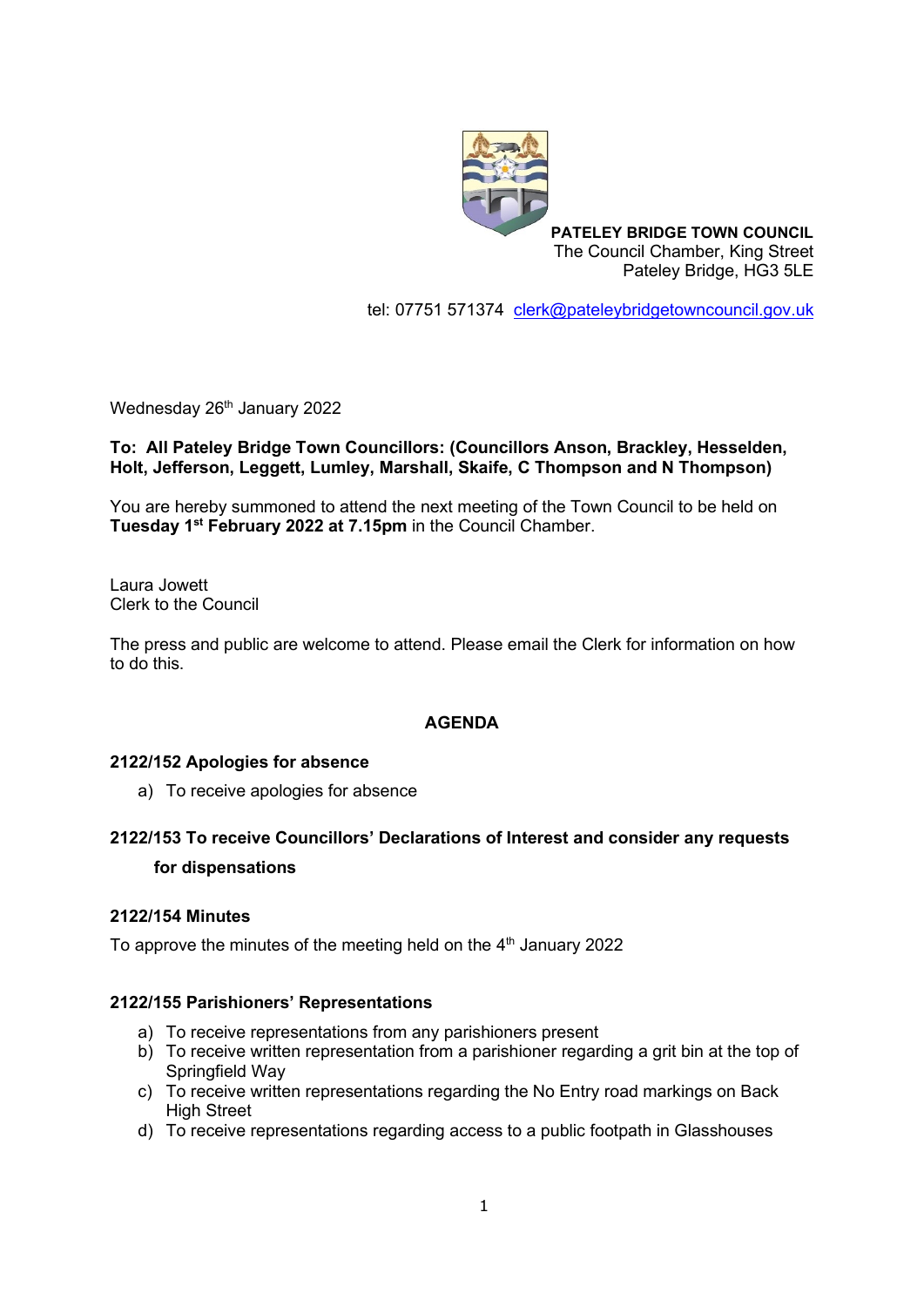# **2122/156 Matters Arising**

- a) To receive the Clerk's report
- b) To receive a response from YAS regarding ambulance cover

### **2122/157 County Matters**

a) To receive a report

### **2122/158 District Matters**

a) To receive a report

### **2122/159 Planning Matters**

### a) Applications to Harrogate Borough Council

To consider:

|                | Application no | <b>Address</b>                                                          | <b>Details</b>                                                                                                                                                                                                                                                              |
|----------------|----------------|-------------------------------------------------------------------------|-----------------------------------------------------------------------------------------------------------------------------------------------------------------------------------------------------------------------------------------------------------------------------|
| $\mathbf{1}$   | 21/05349/FUL   | St Marys Farm, Old Church Lane,<br>Pateley Bridge, HG3 5LZ              | Alterations to existing holiday let<br>to include; external door to<br>garage to create access to<br>holiday let, glazed screen to<br>covered way to create dining<br>area, new door into holiday let<br>from new dining area.<br>Installation of window to garden<br>room. |
| $\overline{2}$ | 21/05406/FUL   | Brocca Bank, Wilsill, Harrogate,<br>North Yorkshire, HG3 5EB            | Demolition of existing<br>conservatory. Erection of<br>replacement garden room and<br>terrace. (Revised Scheme)                                                                                                                                                             |
| 3              | 21/05290/S106  | Springfield Grange, Old Church<br>Lane, Pateley Bridge, HG3 5LY         | Application to discharge the<br>Section 106 Obligation in<br>relation to planning permission<br>94/00552/OUT                                                                                                                                                                |
| $\overline{4}$ | 21/05442/COU   | 9 King Street, Pateley Bridge, HG3<br>5AT                               | Change of use from dwelling to<br>holiday let                                                                                                                                                                                                                               |
| 5              | 21/05524/FUL   | Nidd View Wath Road Pateley Bridge<br>Harrogate North Yorkshire HG3 5PG | Conversion of garage to form<br>Annex / Holiday Cottage /<br>Flexible ancillary domestic<br>accommodation to include the<br>removal of existing flat roof,<br>erection of a dual pitched roof<br>and alterations to fenestration.                                           |
| 6              | 21/05409/FUL   | Tenter Croft, Pateley Bridge,<br>Harrogate, North Yorkshire, HG3<br>5NH | Demolition and rebuilding porch<br>(Revised Scheme)                                                                                                                                                                                                                         |
| $\overline{7}$ | 21/05351/LB    | The Old Hall, Bishopside, Harrogate,<br>North Yorkshire, HG3 5ET        | Various internal alterations and<br>improvements to conserve<br>energy and also external unit for<br>Air Source Heat Pump over<br>0.6m3 volume                                                                                                                              |
| 8              | 21/05350/FUL   | The Old Hall, Bishopside, Harrogate,<br>North Yorkshire, HG3 5ET        | Various internal alterations and<br>improvements to conserve<br>energy and also external unit for                                                                                                                                                                           |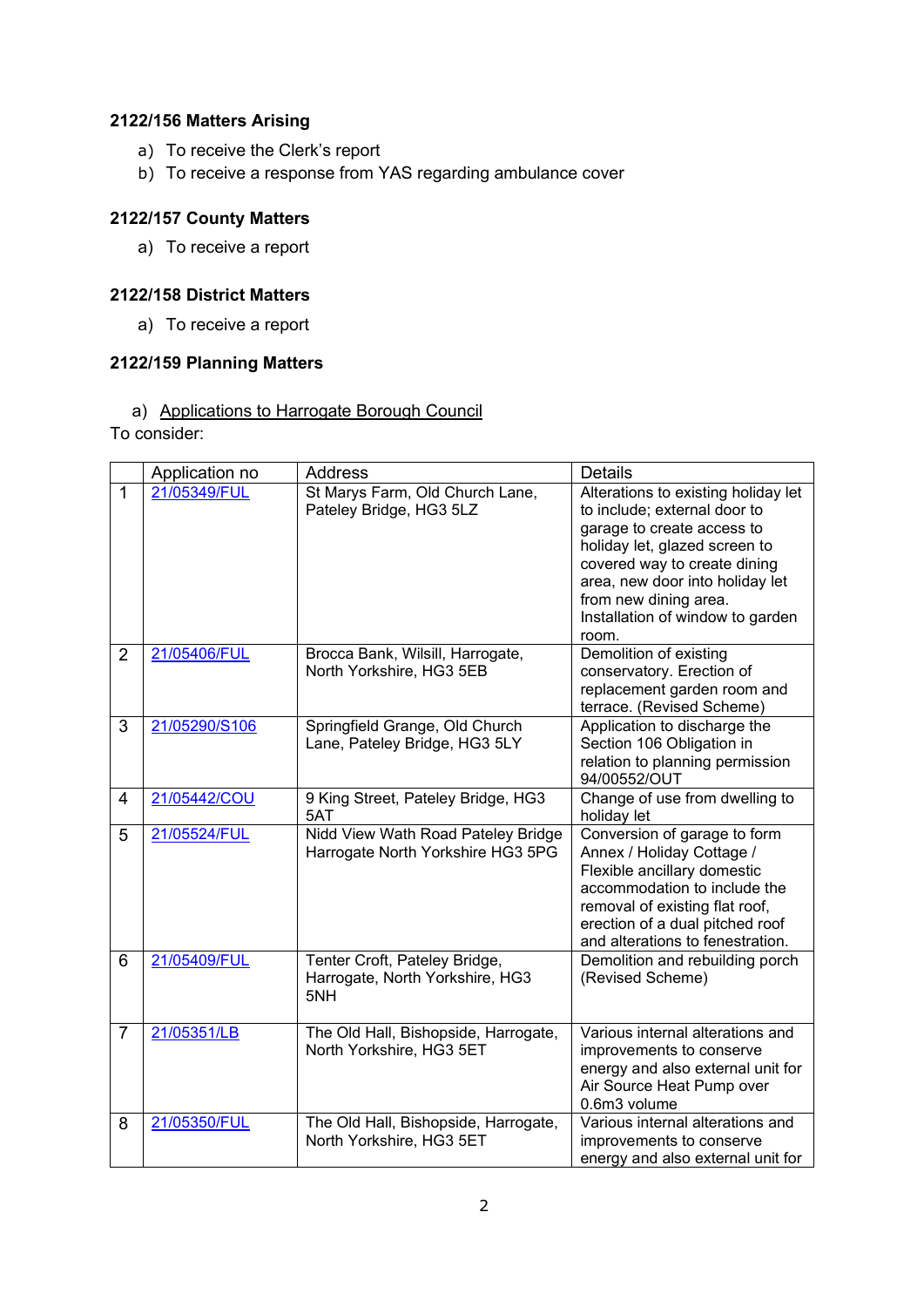| Application no | <b>Address</b> | <b>Details</b>            |
|----------------|----------------|---------------------------|
|                |                | Air Source Heat Pump over |
|                |                | 0.6m3 volume              |

#### b) Decisions by Harrogate Borough Council

To note:

|                | Application<br>number | Address                                                                 | Details                                                                                                                                                                                                                                                                       | <b>HBC</b> decision                                                    |
|----------------|-----------------------|-------------------------------------------------------------------------|-------------------------------------------------------------------------------------------------------------------------------------------------------------------------------------------------------------------------------------------------------------------------------|------------------------------------------------------------------------|
|                | 21/04338/COU          | 37 High Street Pateley<br>Bridge HG3 5JZ                                | Change of use of one<br>ground floor room at No. 37<br>High Street from café/shop<br>(Use Class E) to living<br>accommodation. The whole<br>property at 37 High Street<br>to become a separate<br>dwelling (Use Class C3)<br>and Nos. 35 and 37 to form<br>two separate units | Approved<br>subject to<br>conditions                                   |
| $\overline{2}$ | 21/04339/LB           | 37 High Street Pateley<br>Bridge HG3 5JZ                                | Alterations to facilitate the<br>separation of Nos 35 and<br>37 High Street and the use<br>of the properties as a cafe<br>and dwelling respectively                                                                                                                           | <b>Grant listed</b><br>building<br>consent<br>subject to<br>conditions |
| 3              | 21/04301/FUL          | 5 Panorama Close<br>Pateley Bridge Harrogate<br>North Yorkshire HG3 5NY | Erection of a single storey<br>side extension.                                                                                                                                                                                                                                | Approved<br>subject to<br>conditions                                   |

### c) Enforcement matters

To note:

- *i. 22/00014/PR05: Potential non-compliance with approved plans at Glasshouses Mill, Glasshouses, North Yorkshire*
- *ii. 17/00648/BRPC15: 1. Height of new stables , whether in accord with the approved plans as required by Condition 2 of 15/03688/FUL. 2. Stables not dark stained as required by Condition 6 of 15/03688/FUL at Manor Farm Wilsill Harrogate North Yorkshire HG3 5EB*
- d) Appeals:
- e) Other

### **2122/160 Play Area**

a) To receive a verbal report on the playground and consider any action required

#### **2122/161 Minutes/ Reports from Committees**

- a) To receive the draft minutes of the Policies Working Group meeting held on Wednesday 12<sup>th</sup> January
- b) To receive the draft minutes of the Finance Committee meeting held on Tuesday 18<sup>th</sup> January
- c) To receive the draft minutes of the Mayor's Fund Committee meeting held on Tuesday 18<sup>th</sup> January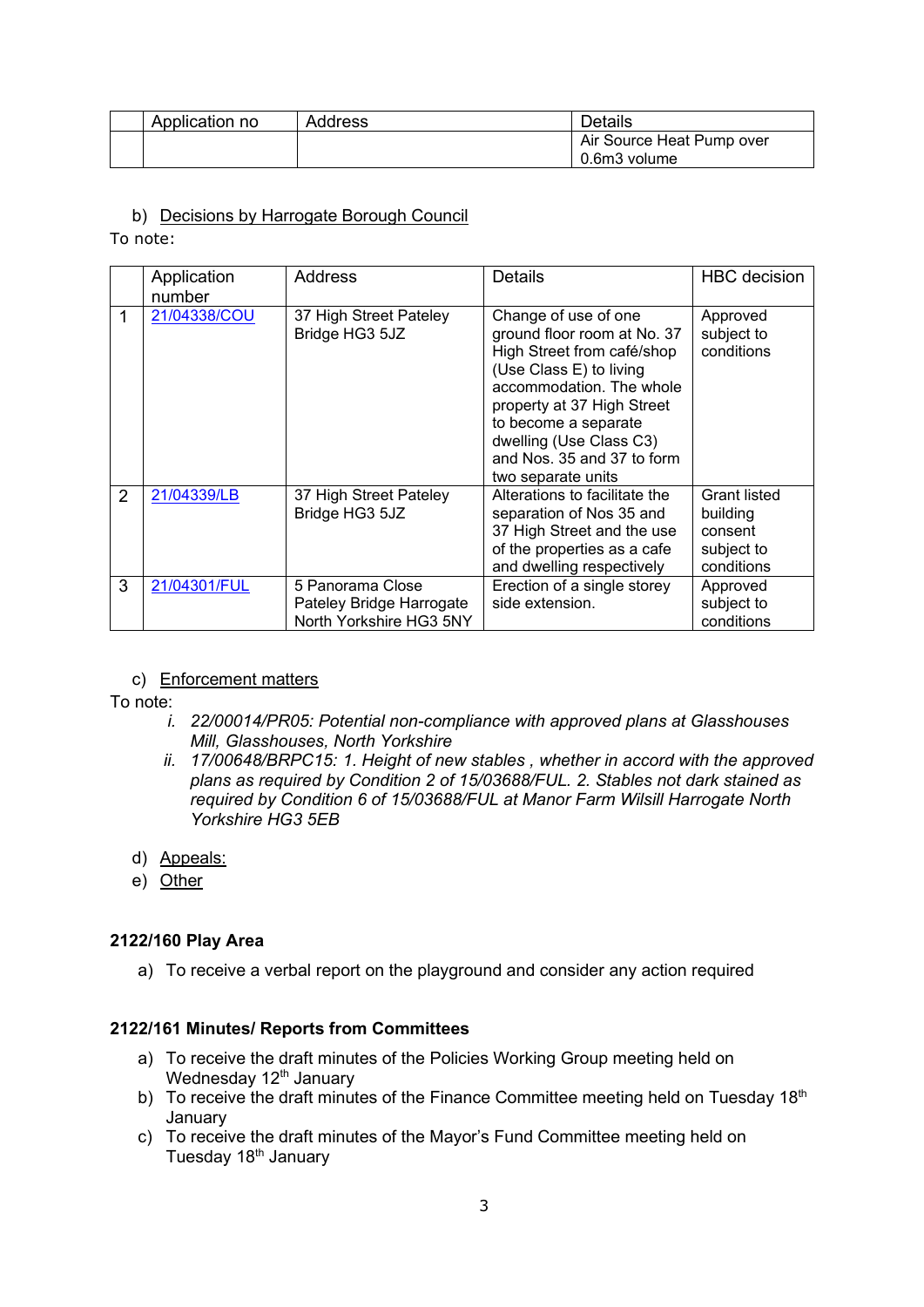d) To receive a verbal report from the Joint Liaison Committee held on Tuesday 1<sup>st</sup> February

# **2122/162 Council Business**

- a) Caretaker Tasks for February
- b) To receive an update on parking permits and to consider arrangements for the sale of parking permits in 2022
- c) To receive and consider the offer of a stone plaque for the town including suggestions about where it could be located, and to consider any action required
- d) To receive an update and consider arrangements for future Councillor's surgeries
- e) To consider arrangements for the Annual Town Meeting which is due to be held on Tuesday 19<sup>th</sup> April 2022
- f) To consider dates for the Annual Meeting of the Council and for the ordinary council meeting in May
- g) To review the effectiveness of the Council's internal controls
- h) To review the effectiveness of internal audit
- i) To receive Crime and ASB Data
- j) To consider a request from Glasshouses Village Association to place a theme board on Glasshouses village green
- k) To discuss an idea to approach the Pateley Bridge shop owners and suggest that they ask for (for example) a 10p donation to the Christmas lights fund on any purchase of over £5
- l) To consider any arrangements required for HRH The Queen's Platinum Jubilee events

# **2122/163 Council policies and procedures**

- a) To consider the recommendation of the Policies Working Group to review and approve:
	- i. Complaints Procedure
	- ii. Publication Scheme
- b) To consider the recommendation of the Policies Working Group to adopt:
	- i. Pensions Policy
	- ii. Training Policy
	- iii. Disciplinary Policy

### **2122/164 Correspondence**

- a) To receive and consider information relating to The Queen's Platinum Jubilee
- b) To receive and consider information from HBC regarding The Queen's Green Canopy tree planting event which will be held on Sunday  $6<sup>th</sup>$  February.
- c) To receive an invitation from Nidderdale Plus to attend the AGM on Tuesday  $8<sup>th</sup>$ February 2022 at 6pm
- d) To receive and consider information from NYCC regarding an Enhanced Partnership consultation, which is closely linked to the Councils Bus Service Improvement Plan
- e) To receive information from NALC regarding the OFCOM review of postal regulation and to consider any comments the Council wishes to make on the consultation.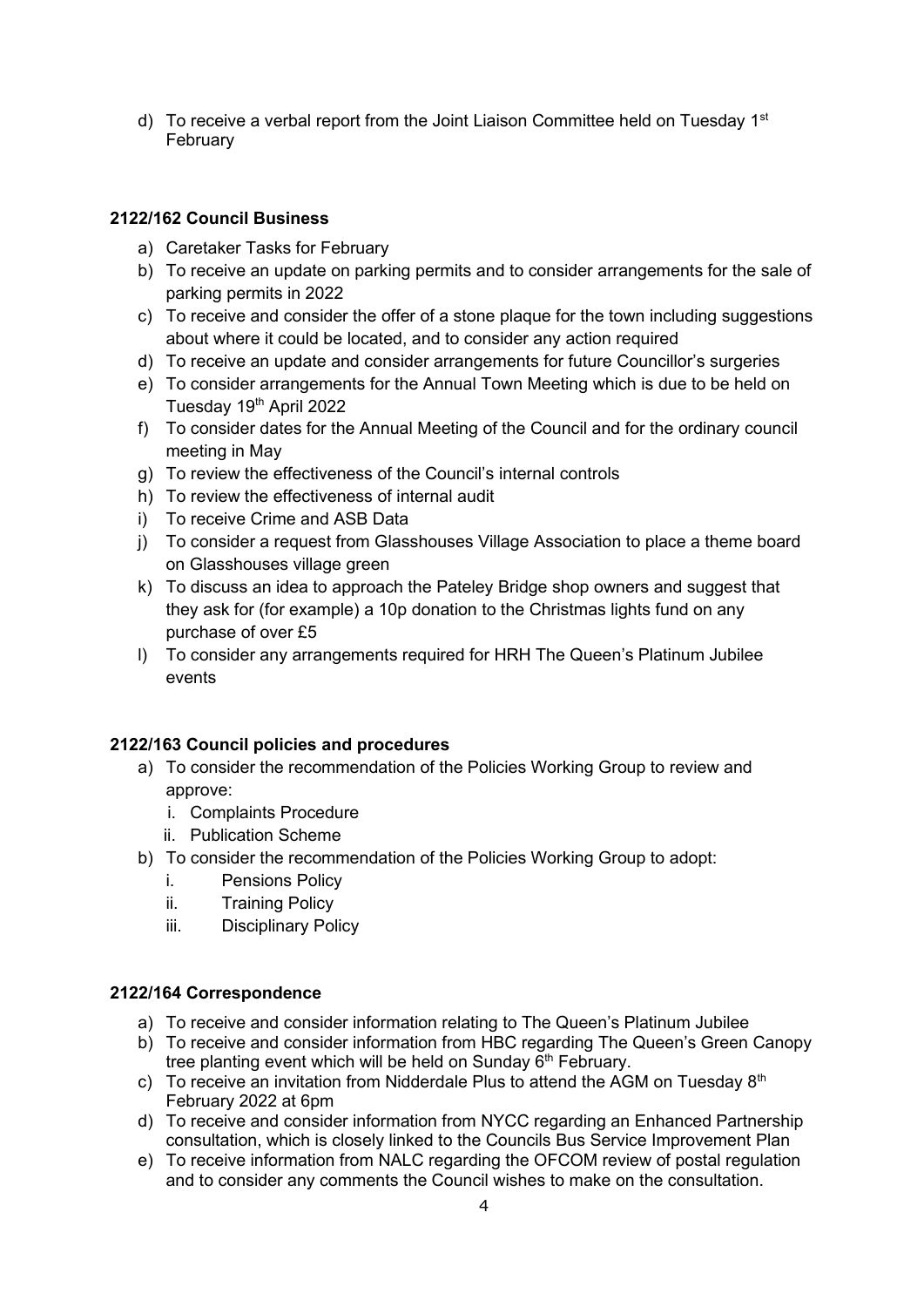# **2122/165 Financial Matters**

### **a) Accounts for Payment**

- **i.** HBC: emptying of trade waste in December: £22.30
- **ii.** Nidderdale Plus: Room hire for Councillors Surgeries in November 2021 and January 2022: £40.00
- **iii.** Harrogate Borough Council: Transfer of Parking Permit payments: £36.00
- **iv.** Clerk's salary payable 28<sup>th</sup> February 2022: Gross pay £1026, Net pay £961.88
- **v.** Clerk's payroll expenses payable 28<sup>th</sup> February 2022: Working from home allowance £26.00 and contribution to internet £4.17 = £30.17
- **vi.** Payment to HMRC (February) Including Employee NIC and Employer NIC = £62.96
- **vii.** Nest Pension payments (February 2022 Employers contributions £30.78, Employees contributions £41.04): £71.82

# **b) Receipts**

- **i.** 04/01/2022 Garage rental: £35
- **ii.** 05/01/22 Christmas Lighting donation: £350.00
- **iii.** 17/01/2022 HMRC: VAT reclaim: £1255.81
- **iv.** 24/01/2022 Parking Permits (cash from Nidd Plus): £36.00

### **c) Direct Debit payments**

To note payments, made by Direct Debit:

**i.** 31<sup>st</sup> January 2022: £71.82 – Nest Pensions

# **d) Budget**

To receive a budget monitoring report to the 31<sup>st</sup> December

# **e) To note the bank balances and to receive a bank reconciliation to the 31st December**

# **2122/166 Exchange of Information/Items for Future Meetings**

# **2122/167 Parishioners' Representations**

**2122/168 To resolve that members of the press and public be excluded from items 2122/169, 2122/170, 2122/171 and 2122/172 and Under the provisions of the Public Bodies (Admission to Meetings Act 1960 s1(2)) during consideration of items of a confidential nature. (Commercially sensitive information)**

**2122/169 To consider tenders received for the Caretaking Contract 2022-2025 2122/170 To consider tenders received for the Grass Cutting Contract 2022-2025**